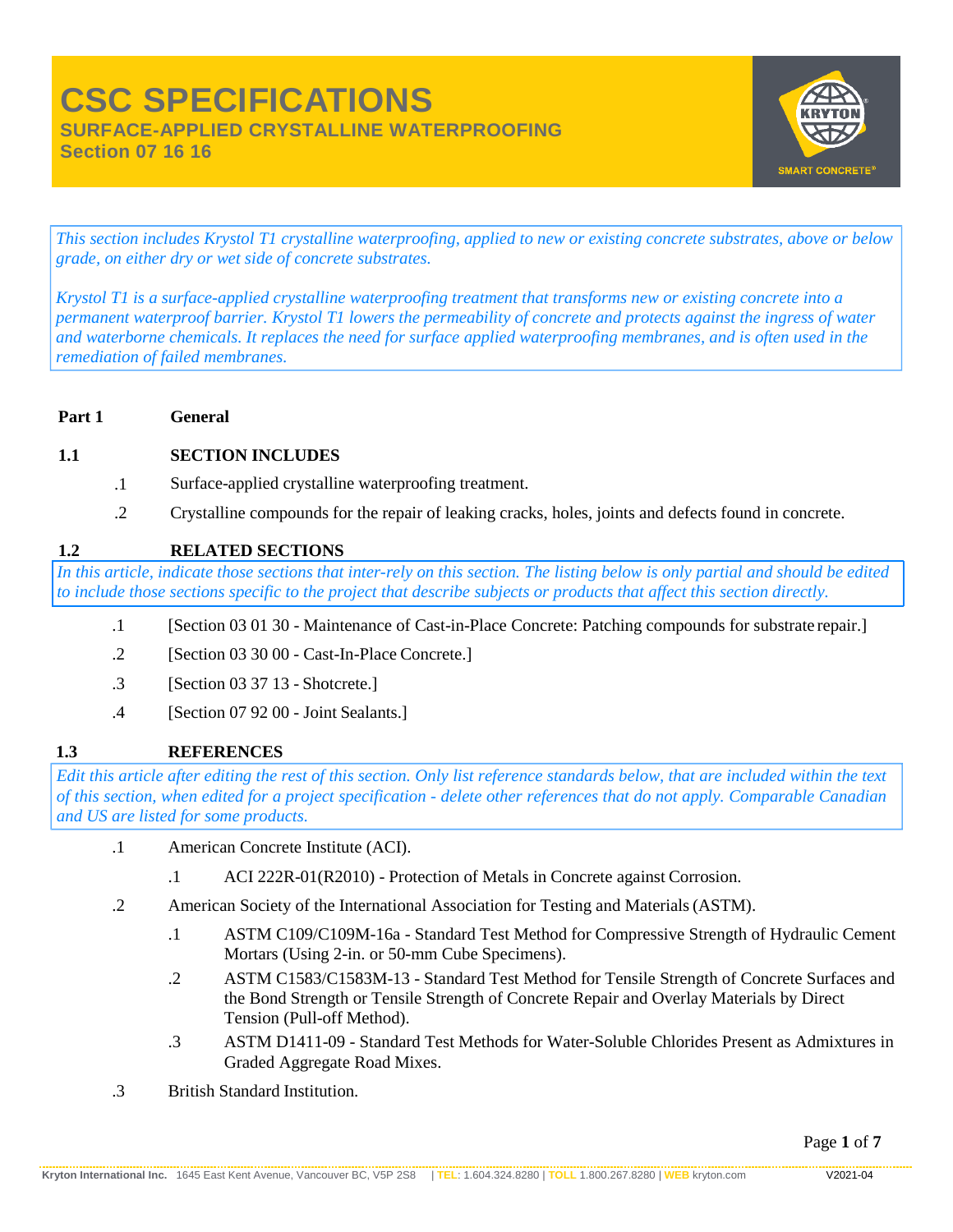## CSC SPECIFICATIONS

#### 07 16 16 SURFACE-APPLIED CRYSTALLINE WATERPROOFING

- .1 BS EN 480-12:1998 Admixtures for Concrete, Mortar and Grout. Test Methods. Determination of the Alkali Content of Admixtures.
- .2 BS EN 12390-8:2009 Testing Hardened Concrete: Depth of Penetration of Water Under Pressure.
- .4 German Institute for Standardization (DIN).
	- .1 DIN 1048 Part 5, Testing Concrete: Testing of Hardened Concrete Water Permeability.
- .5 International Concrete Repair Institute (ICRI).
- .6 NSF International.
	- .1 NSF/ANSI Standard 61 Drinking Water System Components, Health Effects.
- .7 U.S. Army Corps of Engineers (USACE).
	- .1 CRD C48-92 Standard Test Method for Water Permeability of Concrete.

#### **1.4 PERFORMANCE REQUIREMENTS**

- .1 Permeability:
	- .1 When tested to BS EN 12390-8 or DIN 1048-5 at 0.5 MPa (72.5 psi) for 72 hours, permeability of treated concrete will be reduced by 51% over untreated concrete. Treated samples were cured for 28 days and treatment was mechanically removed from samples prior to testing.
	- .2 Passes USACE CRD C48 when tested at 1.38 MPa (200 psi) for 14 days. Permeability of treated concrete will be reduced by 90% over untreated concrete.
	- .3 When tested versus untreated sample to DIN 1048-5 and following 28 day curing period, depth of water penetration shall be reduced by 75%.
- .2 Self-Sealing: Autogenous crack sealing of treated concrete for cracks with width of 0.5mm (0.02 inches) or greater when subjected to hydrostatic pressure of 0.44 MPa (65 psi).
- .3 Chloride Resistance: When tested to ASTM D1411, the waterproofing treatment shall improve concrete resistance to chlorides below limits require by ACI 222R and demonstrate chloride ion reduction of 84% at 15 mm penetration depth and 83% at 10 mm penetration depth; performance shall be verified by independent testing. Treated samples were cured for 28 days and treatment was mechanically removed from samples prior to testing.
- .4 Sulfate Resistance: The waterproofing treatment shall improve concrete resistance to sulfates by reducing permeability without affecting compressive strength; performance shall be verified by independent testing.
- .5 Potable Water Containment: Products of this Section shall be certified to NSF/ANSI Standard 61 for use with potable water.

#### **1.5 ADMINISTRATIVE REQUIREMENTS**

- .1 Section [01 31 00]: Project management and coordination procedures.
- .2 Pre-Installation Conference:
	- .1 A meeting shall be held prior to placement of waterproofing treatment and concrete with the Contractor, forming contractor, finisher, waterproofing installer, and Owner's testing agency and the Consultant [and waterproofing manufacturer's representative] in attendance to verify and review the following: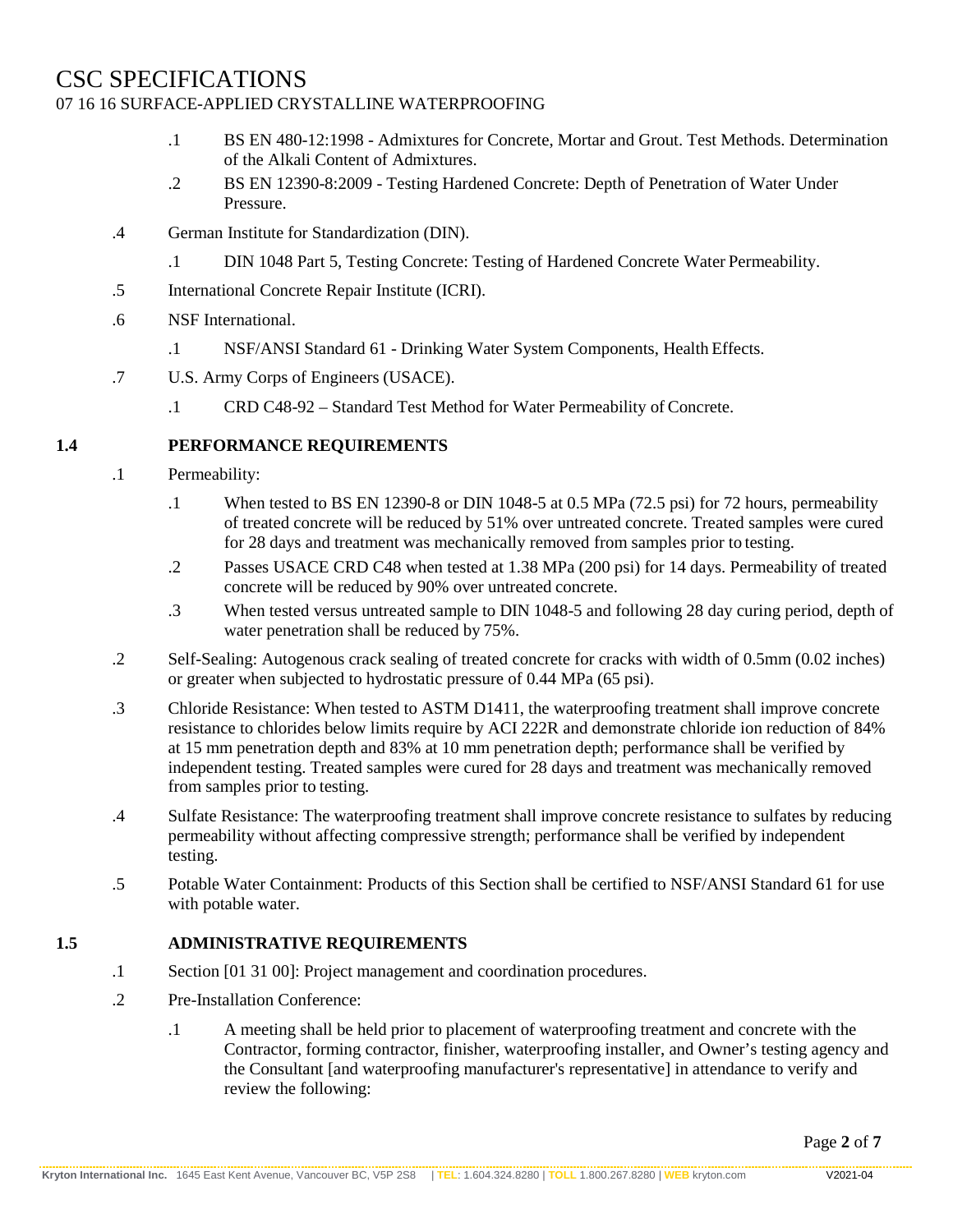- .1 Project requirements for waterproofing as set out in Contract Documents.
- .2 Manufacturer's product data.
- .3 Applicable application instructions which focuses on this project's specific requirements.
- .4 Substrate conditions and procedures for substrate preparation and waterproofing installation.

#### **1.6 SUBMITTALS FOR REVIEW**

- .1 Section [01 33 00]: Submission procedures.
- .2 Product Data: Manufacturer's product data and general recommendations for waterproofingapplications.
- .3 Independent Test Reports: Provide reports certifying compliance of waterproofing products with specified performance requirements.

#### **1.7 SUBMITTALS FOR INFORMATION**

*The following submittals are for information only.*

- .1 Section [01 33 00]: Submission procedures.
- .2 Installation Data: Manufacturer's special installation requirements.
- .3 Qualification Statements:
	- .1 Written notice from installer confirming project experience.

#### **1.8 CLOSEOUT SUBMITTALS**

*The following submittals are for project close-out purposes.*

- .1 Section [01 78 10]: Submission procedures.
- .2 Warranty Documents: Manufacturer's warranty documentation for specified coverage executed in the Owner's name.
- **1.9 QUALITY ASSURANCE**
	- .1 Source Quality Control: Obtain all waterproofing products from a single manufacturer including construction joint details and leak repair products.
	- .2 Manufacturer:
		- .1 Company specializing in manufacturing the Products specified in this section with minimum [twenty-five (25)] years [documented] experience.
	- .3 Installer:
		- .1 Company specializing in performing the work of this section with minimum [three (3)] years documented experience.

#### **1.10 DELIVERY, STORAGE, AND PROTECTION**

- .1 Section [01 61 00]: Transport, handle, store, and protect products.
- .2 Deliver packaged waterproofing materials in original undamaged containers, with manufacturer's labels and seals intact.
- .3 Store materials in dry environment at a temperature above 7 degrees C (45 degreesF).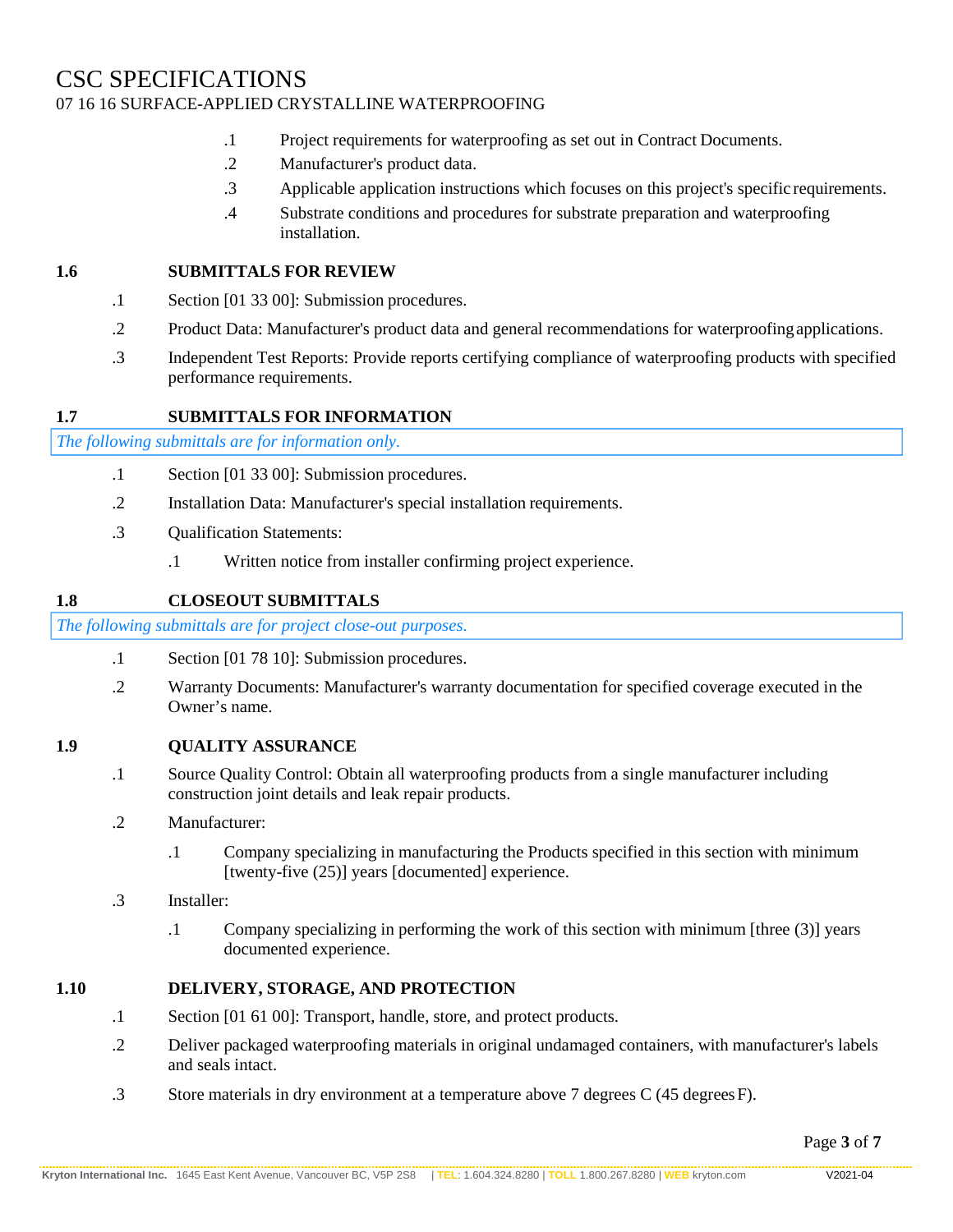## CSC SPECIFICATIONS

#### 07 16 16 SURFACE-APPLIED CRYSTALLINE WATERPROOFING

.4 Do not use materials stored past manufacturers recommended shelf life.

#### **1.11 ENVIRONMENTAL REQUIREMENTS**

.1 Application should not be made when the surface temperature is below 4 degrees C (40 degrees F).

#### **1.12 WARRANTY**

- .1 Section [01 78 10]: Warranties.
- .2 Manufacturer's Warranty: Provide warranty limited to waterproofing materials for a period of [ten (10)] years from date of Substantial Performance of the Work.

#### **Part 2 Products**

#### **2.1 MANUFACTURERS**

- .1 Manufacturer Basis of Design:
	- .1 Kryton International Inc. Phone: 604.324.8280 E-mail[: info@kryton.com](mailto:info@kryton.com) Website: [www.kryton.com](http://www.kryton.com/)
- .2 Substitutions: Not permitted.

#### **2.2 WATERPROOFING MATERIALS**

- .1 Crystalline Surface-Applied Waterproofing: dry powder mixed with water.
	- .1 Working Time (20°C/ 68°F, 50% RH): 30 minutes.
	- .2 Performance Properties:
		- .1 Pull off Strength (ASTM D4541): 3.1 MPa (450 psi).
	- .3 Shape of crystal: The shape of the crystal when observed under 30x magnification will be long and needle shaped allowing them to grow deeper and pack more tightly.
	- .4 Acceptable Product: Krystol T1.
- .2 Water: Potable, clean, free from salt.

#### **2.3 MIXES**

- .1 Mix ingredients in clean containers to achieve performance requirementsspecified.
- .2 Mix only quantities that can be applied before mixture begins to set, in accordance with manufacturer's written recommendations.

#### **2.4 ACCESSORIES**

- .1 Water Stop Plug: Fast-setting, dry powdered, hydraulic cement compound for concrete leak repair and patching.
	- .1 Working Time (20°C/ 68°F, 50% RH): 1 minute.
	- .2 Hardening Time (20°C/ 68°F, 50% RH): 2 minutes
	- .3 Performance Properties: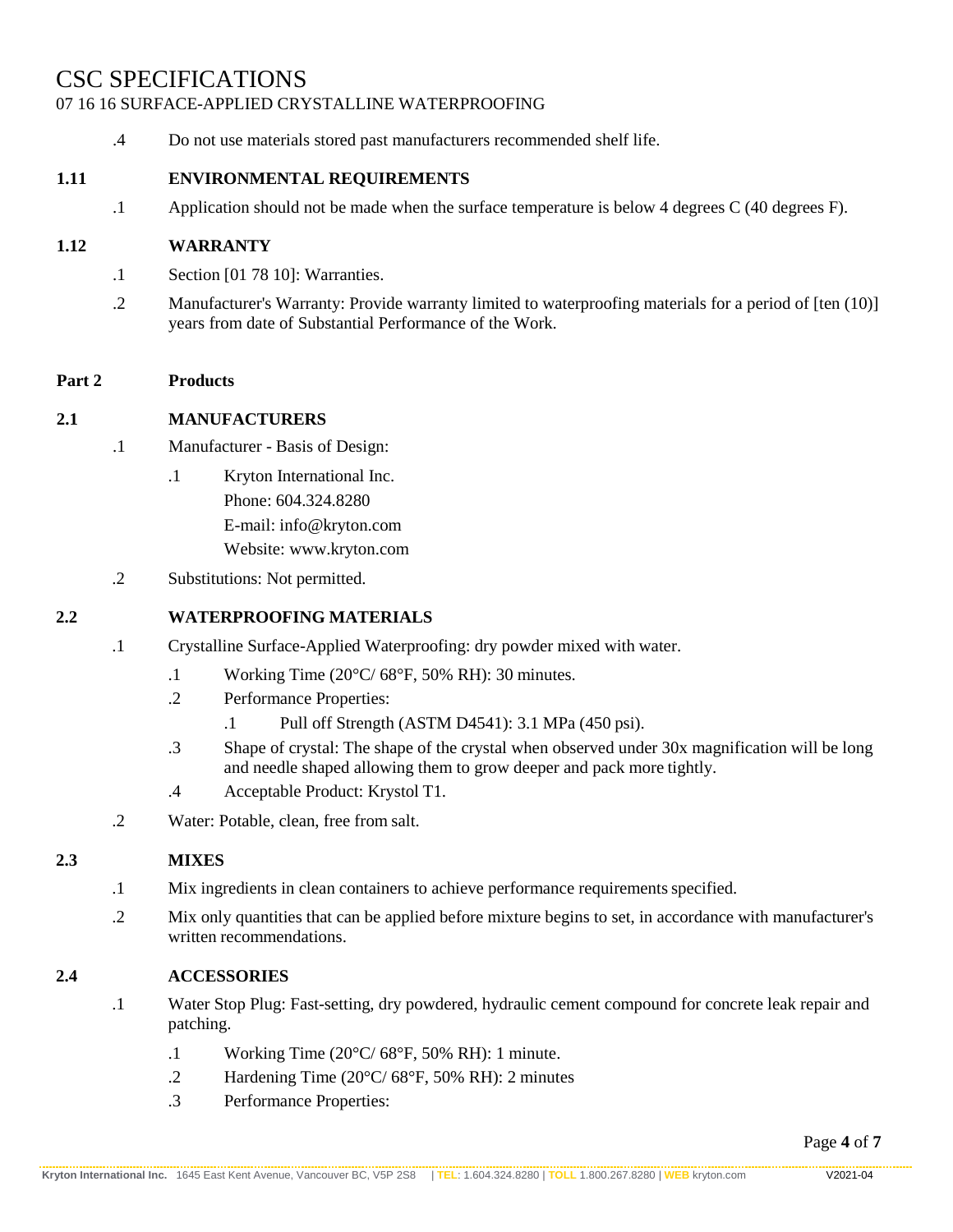- .1 Compressive strength (ASTM C109): 50 MPa (7250 psi) @ 7 days
- .4 Acceptable Product: Krystol Plug.
- .2 Repair Grout: Fast-setting, dry powdered, non-shrink, fiber reinforced, crystalline waterproof cement compound for concrete leak repair and patching.
	- .1 Working Time (20°C/ 68°F, 50% RH): 30 minutes.
	- .2 Hardening Time (20°C/ 68°F, 50% RH): 60 minutes
	- .3 Performance Properties:
		- .1 Hydrostatic head resistance: 140 m (460 ft.)
		- .2 Compressive strength (ASTM C109):
			- .1 24 MPa (3480 psi) @ 24 hrs
			- .2 30 MPa (4351psi) @ 7 days
			- .3 35 MPa (5076 psi) @ 28 days
			- .4 40 MPa (5801psi) @ 56 days
		- .3 Pull off Strength (ASTM C1583): 2.8 MPA (400 psi).
	- .4 Acceptable Product: Krystol Repair Grout.

#### **Part 3 Execution**

#### **3.1 EXAMINATION**

- .1 Section [01 70 00]: Verify existing conditions before starting work.
- .2 Verify that concrete surfaces are sound and clean, and that form release agents and materials used to cure the concrete are removed prior to applying waterproofing treatment.
- .3 Examine surfaces that are to receive waterproofing treatment for formwork tie holes and structural defects such as honeycombing, rock pockets, faulty construction joints and cracks.

#### **3.2 PREPARATION**

- .1 Concrete surfaces must be clean and free of paint, sealers, form release agents, curing compounds, dirt, laitance or any other contaminates.
- .2 Prepare the surface by high pressure water blasting (minimum 3,000 psi), scarifying, shot blasting or sand blasting to remove loose concrete and surface contaminates.
- .3 Repair leaking cracks or joints in accordance with manufacturer's written instructions and asfollows:
	- .1 Chase the length of joints and cracks. Provide rectangular-shaped chase that is 40 mm (1.5 inch) deep x 25 mm (1 inch) wide.
	- .2 Use water stop plug to stop water leakage.
	- .3 Use repair grout to completely fill the chase flush with adjacent surfaces.
- .4 Repair form-tie holes, rock pockets, honeycombing, cracks and other concrete defects in accordance with manufacturer's written instructions and as follows:
	- .1 Rout out defective areas to sound concrete. Leave edges square, do not featheredge.
	- .2 Remove loose material and saturate with water.
	- .3 If defect is actively leaking, install water stop plug to a maximum depth of 1/3 of the defect.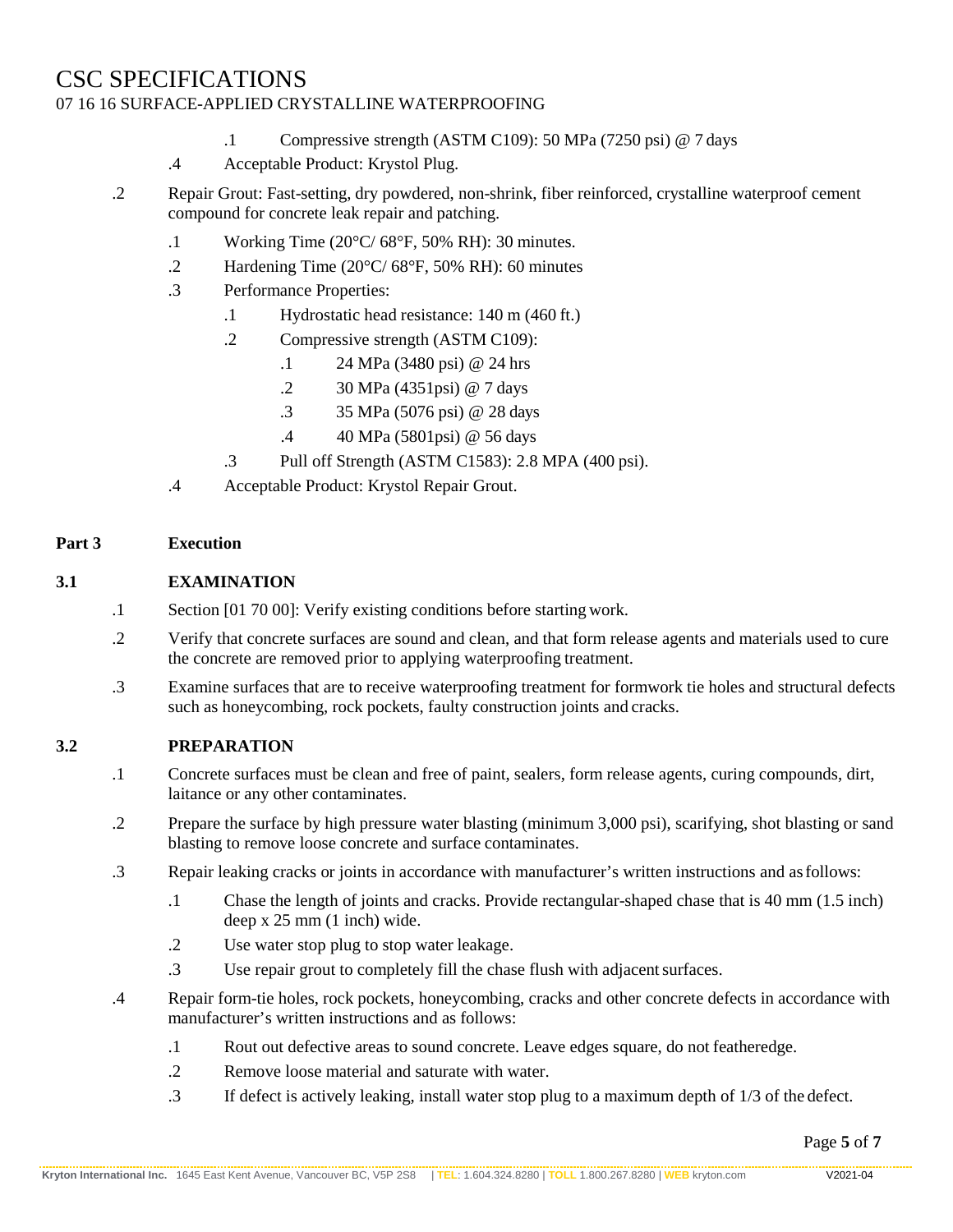.4 Fill defect with repair grout.

#### **3.3 APPLICATION - WATERPROOFING**

- .1 Saturate the surface by high pressure water blasting. Remove all standing water so the surface is saturated-surface-dry (SSD) condition.
- .2 Apply crystalline waterproofing uniformly at a coverage of 1.2 kg/m2 (2.2 lb/yd2) to concrete surfaces following manufacturers written instructions.
- .3 Curing:
	- .1 Wet cure waterproofing treatment for at least three (3) days and in accordance with manufacturer's written instructions.
	- .2 Cover the waterproofing with tarps or plastic to prevent water loss due to evaporation.
	- .3 Wet curing should begin when waterproofing has hardened enough not to be damaged by the application of curing water, usually 6-24 hours depending on conditions.
	- .4 Do not allow water to pool on the surface during the first 24 hours or until the waterproofing is hard.
	- .5 Keep protective coverings in place during the curing period to retain moisture.
	- .6 Protect from frost, rain and traffic for at least 24 hours. Heavy traffic must be avoided during the curing period.

#### **3.4 FIELD QUALITY CONTROL**

*Only include this article if special field inspection services are required.*

- .1 Section [01 45 00]: Field [inspection] [and testing].
- .2 Provide free access to Work and cooperate with appointed firm.
- .3 Do not conceal installed waterproofing treatment before review by Consultant [and waterproofing manufacturer's representative].
- .4 If leaks are discovered, verify with manufacturer whether time period for self-sealing properties of the treated concrete has been exceeded. Make repairs as recommended by the manufacturer and repeat test until no leaks are observed.

#### **3.5 CLEANING**

*This article is intended to supplement cleaning requirements specified in Division 01 sections. Edit this article to supplement Division 01 statements.*

- .1 Section [01 74 00]: Cleaning installed work.
- .2 Clean spillage and soiling from adjacent surfaces using manufacturer recommended cleaning agents and procedures.

#### **3.6 PROTECTION OF FINISHED WORK**

- .1 Section [01 78 40]: Protecting installed work.
- .2 Protect completed waterproofing from damage after application.
- .3 Backfill:
	- .1 Do not backfill for at least thirty-six (36) hours after application of waterproofing.